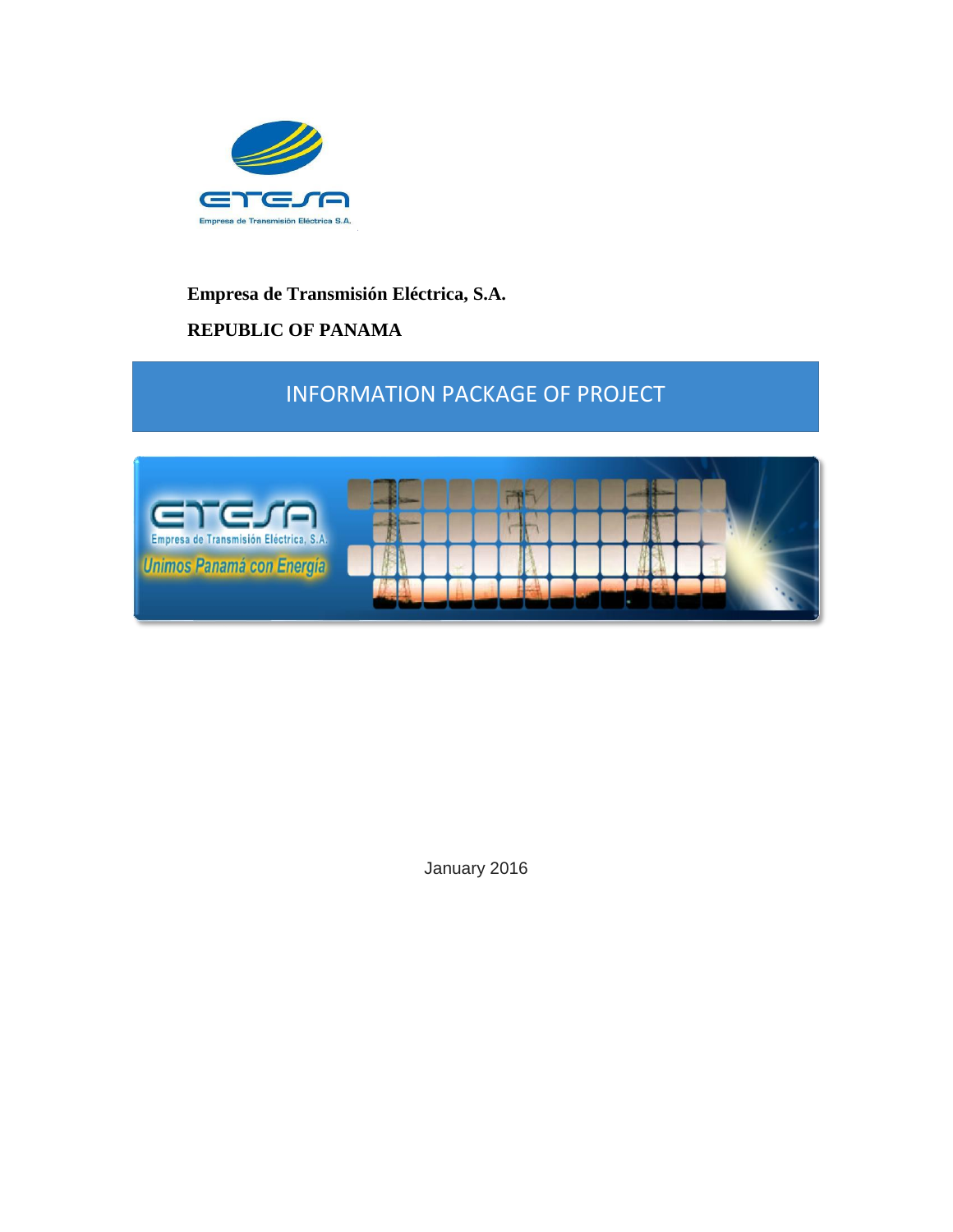# ESTIMATED TENDERS PROGRAM

The projects listed below refer to projects with an estimated investment amount greater than US \$50 million and an estimated starting execution for 2016 and 2017 fiscal years.

All these projects are emblematic for the current administration led by President Juan Carlos Varela, due to its high social impact for the country, helping to improve the quality of life of thousands of Panamanians and economic development in various areas of the country.

| <b>Future Tenders</b>      | 2016 | 2017     |
|----------------------------|------|----------|
| Panamá II - Chepo -        | June |          |
| Metetí line and associated |      |          |
| substations.               |      |          |
| Sabanitas - Panamá III     |      | February |
| line and associated        |      |          |
| substations.               |      |          |
| Panamá III 230 / 115 KV    |      | April    |
| substations.               |      |          |
| Chiriquí Grande            |      | March    |
| Panamá III 500 KV line     |      |          |
| design and associated      |      |          |
| substations.               |      |          |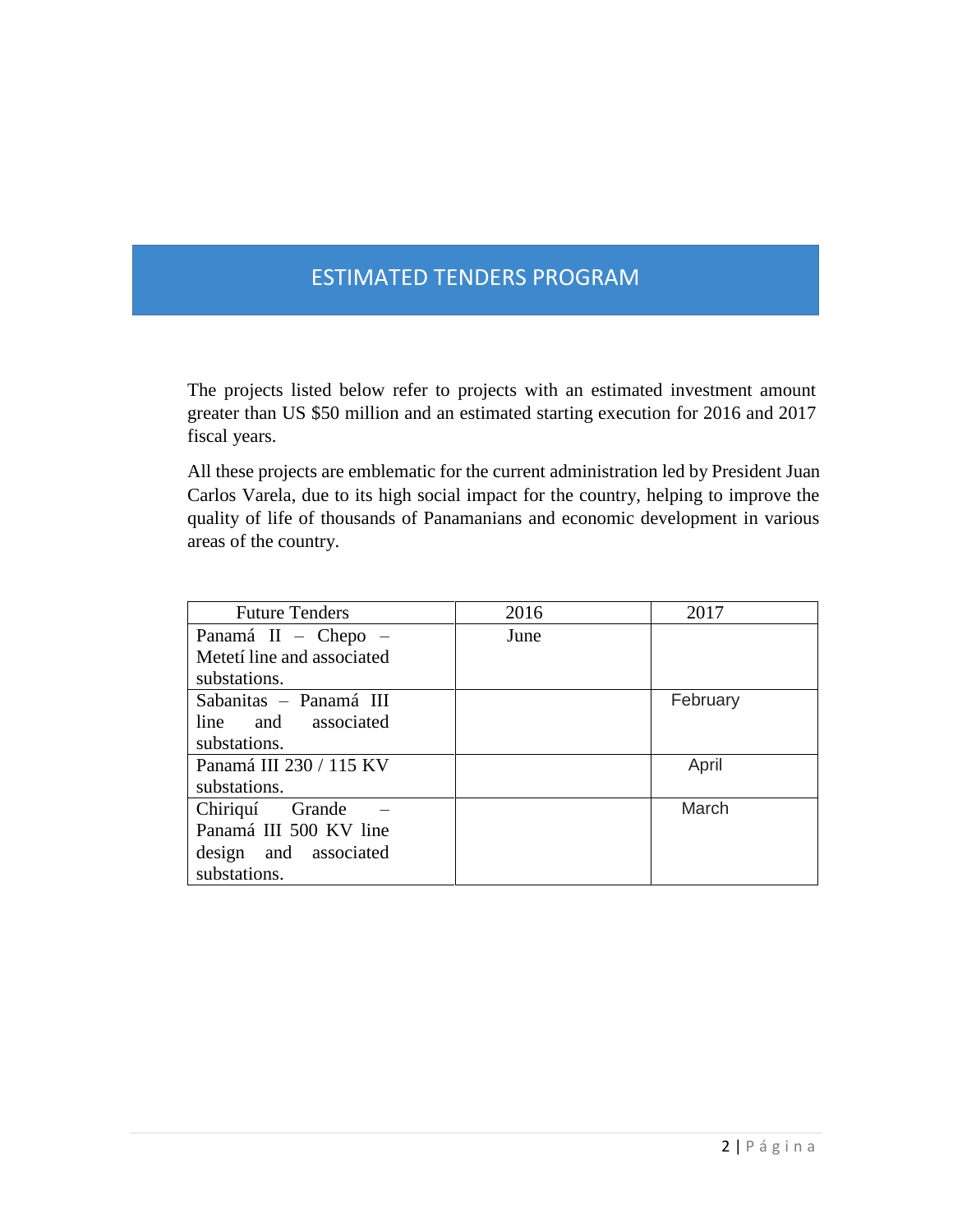

### **PANAMÁ II – CHEPO – METETÍ LINE AND ASSOCIATED SUBSTATIONS**

#### TYPE OF PROJECT

230KV Transmission Line and Chepo, Metetí Substations.

### PROJECT COST

B/. 103,633.000

#### PROJECT STRUCTURE



There will be a design and construction bid that will include environmental, sociological, operating and coordination studies.

### **Project Summary**

In the document published by The Secretaría National de Energía (SNE), "Definition of Policies and Criteria for the Review of the National Interconnected System 2015 Expansion Plan" it is established that there must be an electrical integration of the far East Panama Sector. That requires that the electrical interconnection of Darién province must be completed in a short period with the construction of a transmission line of 230 KV starting from Panama II substation. This project requires the construction of the following infrastructure:

- a. Increase the capacity of the existing Transmission Line Panama II Chepo.
- b. From the new Chepo substation to Bayano substation, the existing line will remain as is.
- c. New 170 km, 230KV, 300MVA transmission line from Chepo substation Meteti substation, this will be a single power circuit in towers of double circuit capacity.
- d. New 230 KV Chepo four bays substation, in scheme of one and medium hybrid switch.
- e. New 230 KV Meteti two bays substation, in scheme of one and medium hybrid switch with two bays.

### **Program Date:**

June, 2016.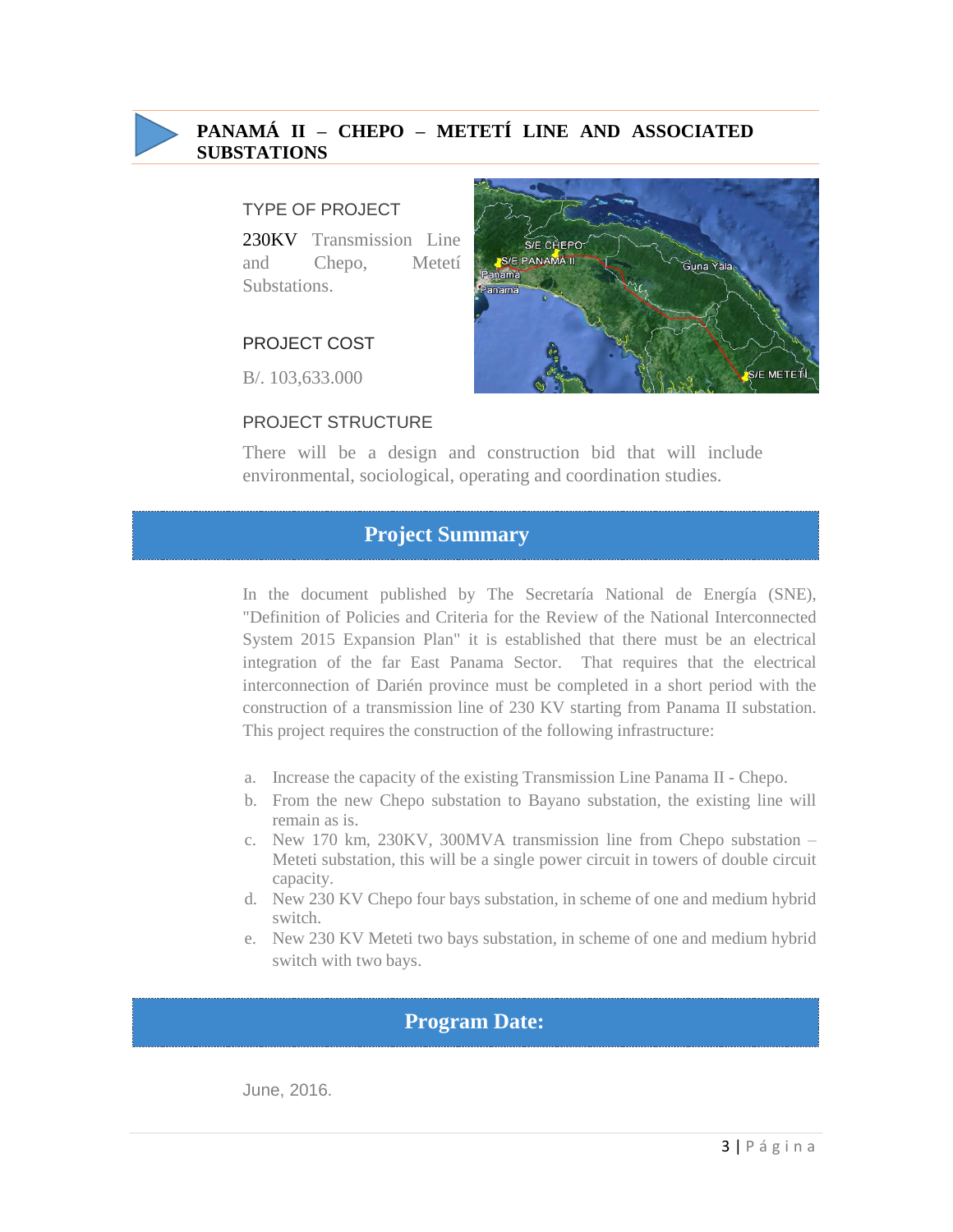# **SABANITAS – PANAMÁ III LINE AND ASSOCIATED SUBSTATIONS**

#### TYPE OF PROJECT

230 KV Transmission Line and Substations

#### PROJECT COST

B/. 105,771,000

### PROJECT STRUCTURE



Quebrada Bonita Adentro

Pilón S/E SANTA RITA

There will be a design and construction bid that will include environmental, sociological, operating and coordination studies.

### **Project Summary**

Because the near future integration of new natural gas generation plants at Colon province in the Atlantic, it is required that the existing transmission system between the Panama and Colon provinces to be reinforced to transmit this additional generation. Then it is necessary to construct a new transmission line from the Colon area, this new 230 KV transmission line will be built from the town of Sabanitas to the city of Panama (Sabanitas-Panama III 230 KV); which requires the following works:

- a. Line Sabanitas Panama III 230 KV: line of 230 KV, double circuit, it will have an approximate length of 50 km.
- b. Expansion of the 230 KV Sabanitas substation: Two (2) new bays and switches for connecting the 230 KV Panama III substation double-circuit transmission line will be required.
- c. Expansion 230 KV Panama III substation bays.

### **Program Date:**

February, 2017.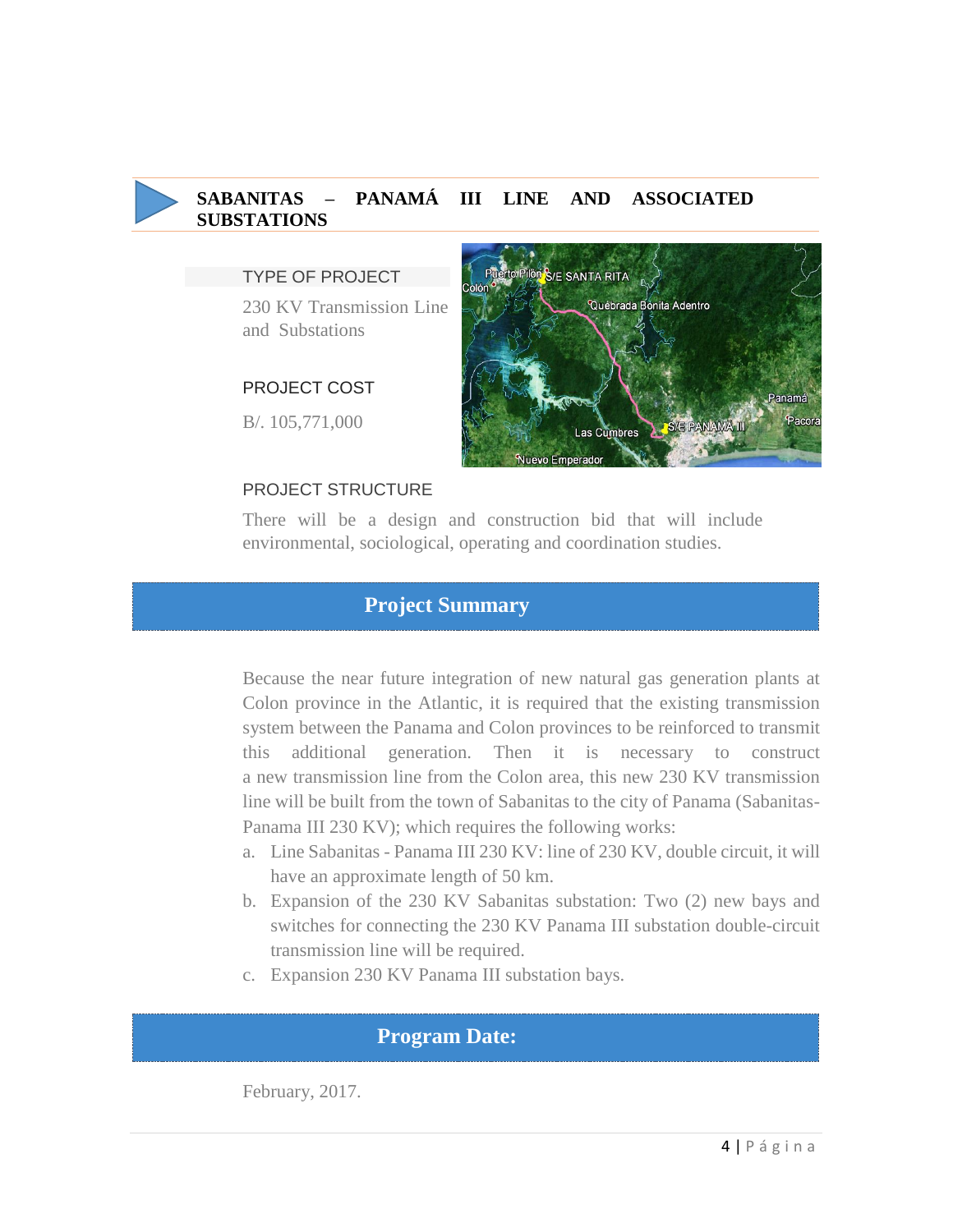

## **PANAMÁ III 230 / 115 KV SUBSTATION**

#### TYPE OF PROJECT

230/115KV. Panama III Substation

### PROJECT COST

B/. 63,443,633



### PROJECT STRUCTURE

There will be a design and construction bid that will include environmental, sociological, operating and coordination studies.

# **Project Summary**

This project consists on the construction of a new 230/115 KV Panama III substation, breaker and a half circuit breaker layout in a hybrid distribution scheme, that is switches, breakers, blades and CTs shall be SF6 encapsulated, the substation yard will be located in the Mocambo sector near Panama city.

This substation will serve as an interconnection point for new transmission lines for the distribution companies that feed the demand of through new smaller substations, and also connecting transmission lines coming from the West (LT-2 and LT-3) and the line from Sabanitas substation coming from Colon, where the future thermal power plants will be installed.

# **Program Date:**

April, 2017.